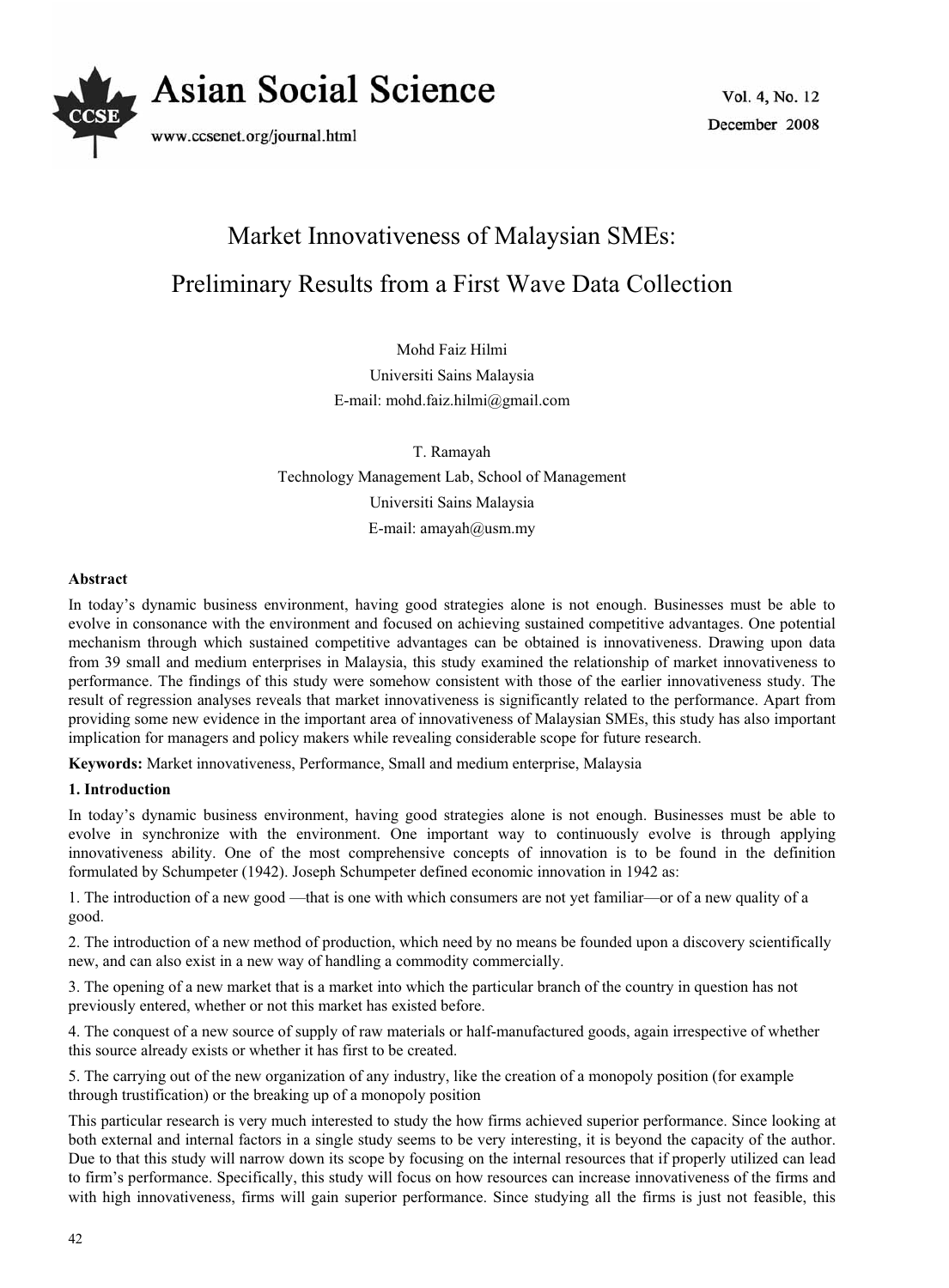study will only focus on Small and Medium Enterprises (SMEs) located in Malaysia. The main reason for the focus on Malaysian SMEs is based on the importance of SMEs to Malaysia economy. SMEs have been acknowledged as the strategic thrust in Malaysia economy based on various reports of government agencies (SME Annual Report 2005, 2006: 9th Malaysia Plan, 2006; *Third Industrial Master Plan (IMP3) 2006 – 2020*, 2006).

Innovations and Small and Medium Enterprises (SMEs) have been very much at the center of attraction lately. Everybody talks about it, the newspapers, magazines, and even politicians. These situations arise from the fact that SMEs are considered as the engine of growth for Malaysia especially in our effort of achieving the developed nation status. SMEs has been looked at as a technology provider and technology enabler to the industries and constitutes of 96.1% of total establishment in Malaysia as stressed by Hafsah Hashim (2006), CEO of Small and Medium Industries Development Corporation in an article published by The Star dated 11 February 2006.

Currently, SMEs are very vulnerable towards the changes taking place in the world economy and there is an urgent need for SMEs to enhance their competitive advantages (Shen-Li, 2005). Furthermore it is vital to build a strong SME's base if Malaysia is serious in creating home bred Multinational Corporation (MNC). A strong local business environment will also help to attract more joint ventures between Malaysian and foreign companies. It has becomes mandatory for SMEs to exploit their distinctive competencies, to gain sustainable competitive advantages and to seek different ways to improve performance. One way to develop and enhance competitive advantages is through proper utilization of resources and enhancing the innovativeness of the SMEs. Even though every business entity understood the need to properly utilize their resource in achieving their business objective and superior performance, not many of them are successful at actually doing it. In addition to that not much information is known about the driver of innovation or how innovativeness influence performance (Hult, Hurley and Knight, 2004). This research aims to fulfill the following objectives; 1) To assess the current level of market innovativeness of Malaysian SMEs, and 2) to investigate Malaysian SMEs performance as the outcome of market innovativeness.

# **2. Literature Review**

#### *2.1 Innovativeness*

Innovativeness is the ability to create something new or bring about sound renewals and changes, acting in a way that utilizes this ability. Innovativeness is also defined as "an organization's overall innovative capability of introducing new product to the market, or opening up new markets, through combining strategic orientation with innovative behavior and process" (Wang and Ahmed, 2004). Another definition of innovativeness as postulate by Hult, Hurley and Knight (2004) is the firm's capacity to engage in innovation. Hult, Hurley and Knight (2004) went further to confirm that not much is known about the drivers of innovativeness. In small firm, innovativeness implies a willingness of the owner to learn about and to adopt innovations (Verhees and Meulenberg, 2004). Quite a number of researches have been done looking at innovation (Hashim, Mahajar and Ahmad, 2003; Mohamed and Rickards, 1996). Research in innovation has been focusing on variety of aspects on innovation. Some of those focuses are (Hashim, Mahajar and Ahmad, 2003):

- 1. Definitions of innovation.
- 2. Measurement of innovation.
- 3. Determining the dimensions of innovation.
- 4. Innovation sources and types
- 5. Perspectives and approaches in innovation adoption
- 6. Factors influencing innovations in organization
- 7. Competitive advantageous of innovation

Market innovativeness is highly connected to product innovativeness, and often studied as product-market innovativeness (Schumpeter, 1942). This study refer to market innovativeness as the newness of approaches that companies adopt to enter and exploit the targeted market with emphasises the novelty of market oriented approaches. In fact, Ali et al. (1995) consider innovativeness as a market based construct and define innovativeness as the uniqueness or novelty of the product to the market. At a broader level, market innovativeness refers to innovation related to market research, advertising and promotion (Andrews and Smith, 1996), as well as identification of new market opportunities and entry into new markets (Ali et al., 1995). As a component factor separate from product innovativeness, we refer to market innovativeness as the newness of approaches that companies adopt to enter and exploit the targeted market. For some companies, this means that they can enter a market or identify a new market niche and launch products with cutting-edge technological content. An alternative approach would be based on existing products, but with adoption of new marketing programmes to promote the products and services. Under both circumstances, the company is very likely to take up against new competitors either in a new market, or an existing market segment. While product innovativeness maintains a central focus of product newness, market innovativeness emphasises the novelty of market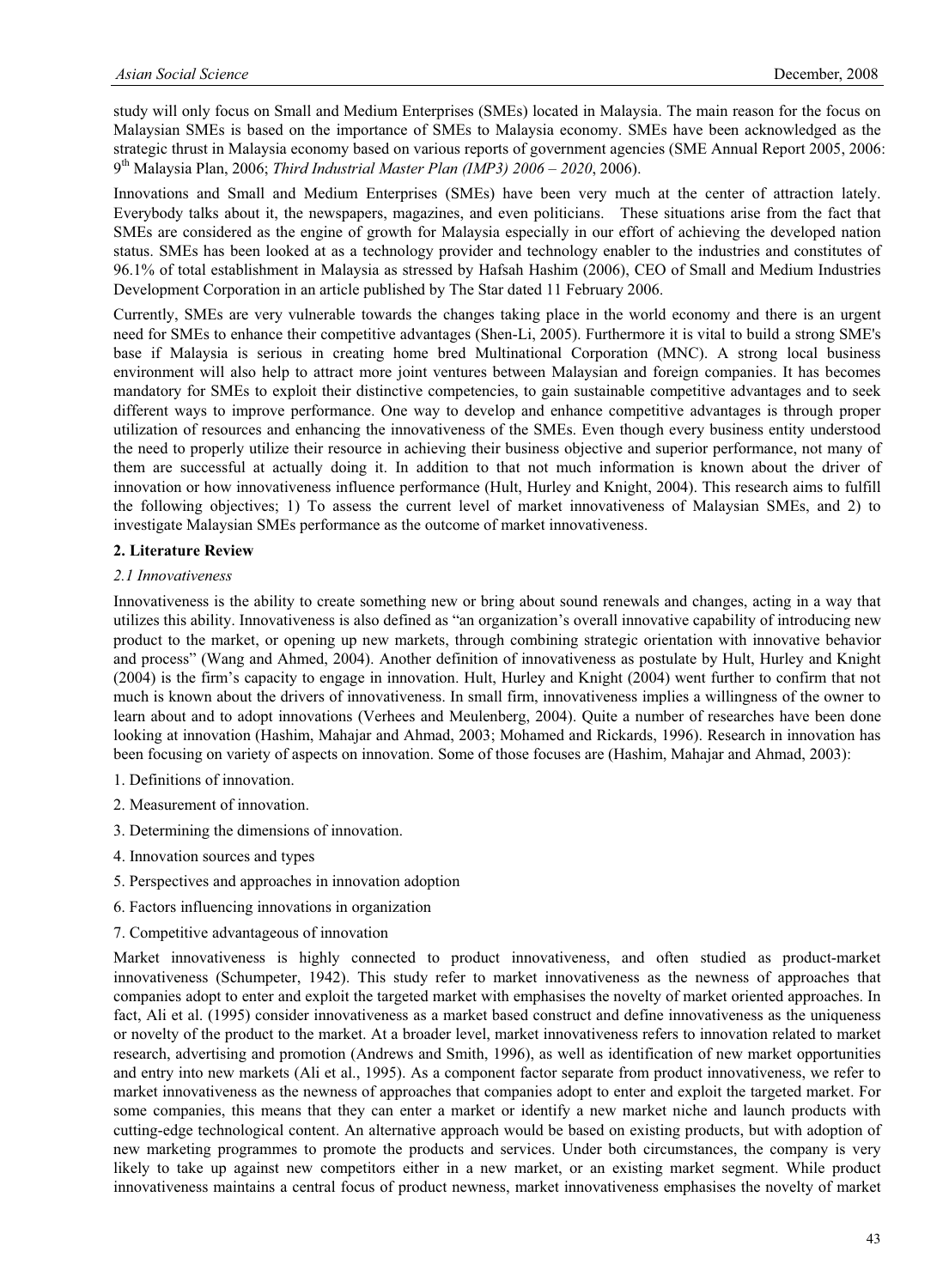oriented approaches. Although they are treated as salient factors, product and market innovativeness are inevitably inter-twined.

Before exploring further into the SMEs in Malaysia, it is necessary to realize that there is more than one definition on SMEs available in Malaysia. Furthermore, there are different definitions being used in different countries beyond Malaysia. In Malaysia various agencies provides their own definitions of SMEs. Definitions differ in terms of several factors such as number of full time employees or sales turnover figures and generally defined into two broad categories which are manufacturing, manufacturing related services and agro-based industries as on categories and services, primary agriculture and information and communication technology in another category.

### **3. Methodology**

Innovativeness is difficult to operationalize due to inconsistencies in the definition of innovativeness by various scholars (Li, Chen and Huang, 2006). Subramaniam and Nilakanta (1996) defined innovativeness as enduring organizational traits while Ettlie et. al. (1984) defined innovativeness as the propensity for a firm to innovate or develop new products. Based on existing literature, this study operationalized market innovativeness based on Wang and Ahmed (2004).

# *3.1 Framework elements and hypotheses*

Firms having higher innovativeness might have higher organizational performance (Subramaniam and Nilakanta, 1996). Previous studies investigating the relationship between innovation and organization performance indicated

mixed result, some positive, some negative and some showed no relationship at all (Lin and Chen, 2007). Therefore this study proposed the following:

# *H1: Market innovativeness is positively related to firm performance*

# *3.2 Sample and procedure*

The focus of this study will be at the firm or enterprise level therefore the unit of analysis is the organization. The population of this study was all SMEs in Malaysia. Obviously it is difficult to obtain the list of all the SMEs in Malaysia. Thus this study depended on The Official Business Directory of SMI Association of Malaysia 2007 as the population frame. There are 1621 companies listed in that directory. In order to get the sampling of SMEs for this study, convenience sampling will be used to select the element in the population frame. For this purpose, every listing that provides email address in the directory was selected. An email was sent to those 1400 companies that provide email addresses in their profiles in the directory. Only one respondent will answer the questionnaire as a representative of the organization. SMEs tend to have a relatively limited number of core product and technologies. Therefore the respondents (hopefully the manager or owner) are likely to have a good understanding of their organization, thus enhances the accuracy of the responses (Isobe, Makino and Montgomery, 2004).

#### *3.3 Questionnaire design*

There are two main approaches to measure innovation (Tidd, 2001). One of them is to utilize indicators available in the public domain such as number of patents and new product announcement. Another approach is to use survey instruments to capture a broader range of indicators. This study proposed the use of the second approach in measuring innovation. The measurement consist of four questions using seven-point Likert scale ranging from 1 (strongly disagree) to 7 (strongly agree). The questions was adopted from Wang and Ahmed (2004) and listed in Table 4. Firm performance has been operationalized in various ways in previous research. For the purpose of this research performance is operationalized in terms of financial and non financial based items. It will be measure based on self reporting assessment by the respondent from each SMEs. According to Dess and Robinson (1984), self report measure is appropriate and reliable when the objective data is not available.

#### **4. Result**

A total of 43 responses were collected out of the total 1400 questionnaires distributed through email. Four responses were discarded because a large portion of the survey was not answered. Hence, only 39 questionnaires were used for the data analysis, thereby giving a response rate of 2.7%. The profile of the respondents is as presented in Table 5.

#### *4.1 Descriptive statistics and reliability*

The results indicated that the mean of the Market Innovativeness are the higher, with the mean value of 5.27 whereas for performance it was 3.53. The summary of the descriptive statistics are presented in table 6. The reliability test was carried out for both Market Innovativeness and Performance variables. The tests resulted in retaining all items for Market Innovativeness ( $\alpha = 0.66$ ) and all items for Performance ( $\alpha = 0.75$ ). Considering the resulting alpha values, the internal consistency reliability of the measures used in this study were all acceptable.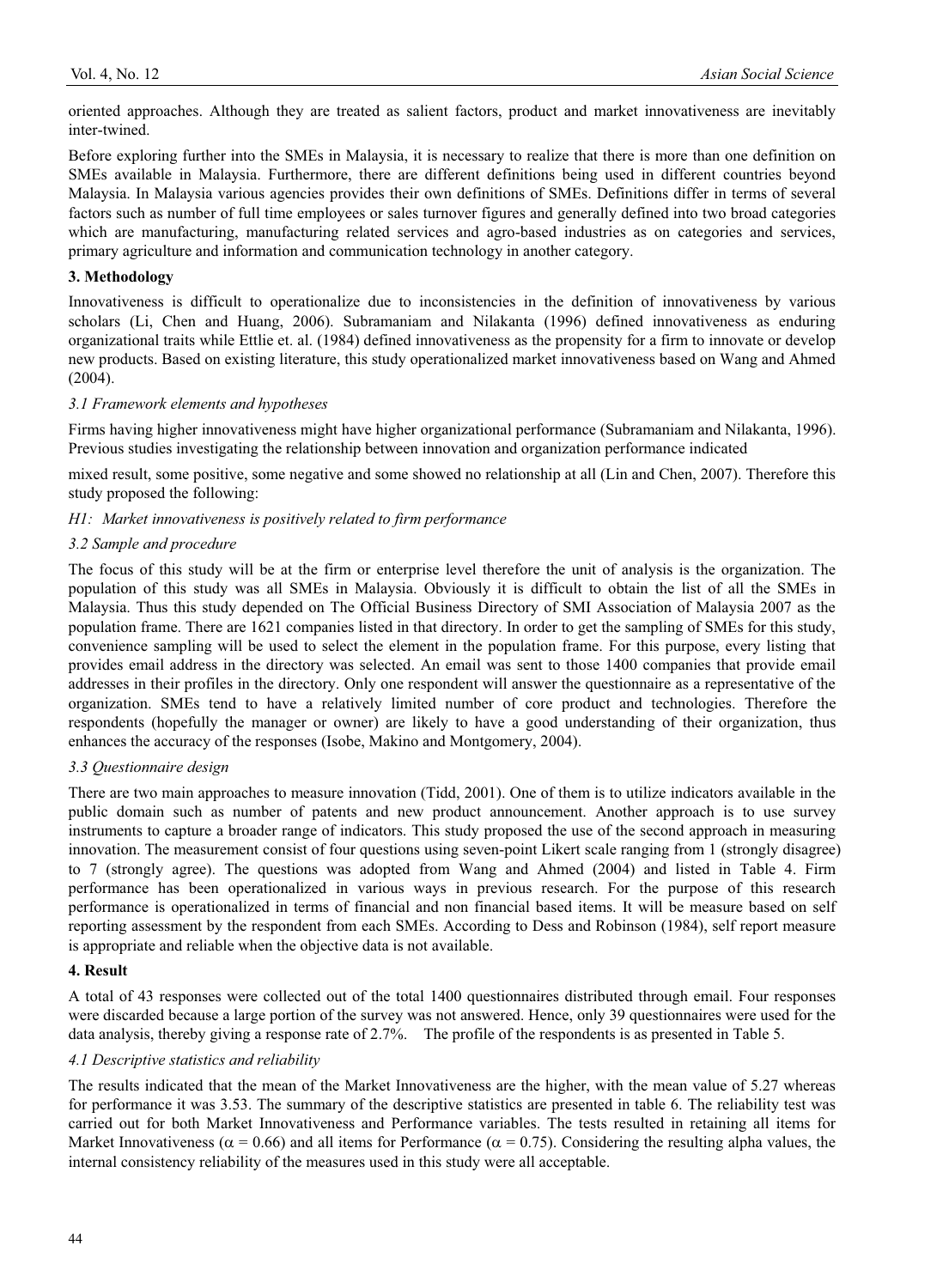# *4.2 Hypothesis testing*

To test the hypothesis generated a regression was run with Performance as the dependent variable and Market Innovativeness as the independent variable. As can be seen from Table 7 the  $R^2$  value of 0.13 indicates that 13% of the variation in Performance can be explained by Market Innovativeness. A closer look at the beta values show that the  $\beta$  = 0.361, p< 0.05, indicating a positive relation between market innovativeness and firm performance. Thus, the hypothesis that market innovativeness affects performance is supported.

### **5. Discussion and conclusion**

This research addresses the impact of market innovativeness on performance in an empirically verified model, thereby filling a significant gap in understanding market innovativeness, the nature of relationships between market innovativeness and the effect of innovativeness on organizational performance especially of Malaysian SMEs. Several contributions to various research streams are noteworthy. First, findings of this research highlight the importance of the effect of market innovativeness on business performance. Next, empirical findings confirm market innovativeness as an important determinant of business performance. This finding is consistent with earlier studies which confirm innovativeness as an important determinant of business performance (Hult, Hurley and Knight, 2004).

#### *5.1 Implication*

The findings of this study should simulate owners or managers of Malaysian SMEs to the fact that Market Innovativeness has a significant positive relation to performance. If market innovativeness is important for organizational performance, the task for the management is to design and implement an organizational culture that embodies market innovativeness. To enhance business performance, it is imperative that an organizational structure be devised within a coordinated framework to ensure that activities reap the benefits that market innovativeness.

#### **References**

Ali, A., Krapfel, R. Jr., & Labahn, D. (1995).,Product innovativeness and entry strategy: impact on cycle time and break-even time. *Journal of Product Innovation Management*, *12*(1),54-70.

Andrews, J. and Daniel C. Smith. (1996). On Search of Marketing Imagination: Factors Affecting the Creativity of Marketing Programs for Mature Products. *Journal of Marketing Research, 33*(May), 174-87.

Dess, G.G., & Robinson, R.B., Jr. (1984) Measuring organization performance in the absence of objective measures: The case of the privately-held firm and the conglomerate business unit. *Strategic Management Journal, 5*, 265-273.

Ettlie, J. E., Bridges, W. P., & O'Keefe, R. D. (1984). Organizational Strategy and Structural Differences for Radical Versus Incremental Innovation. *Management Science*, 30, 682-695.

Hashim, H. (2006, 11 February 2006). SMEs and Technology*. The Star*.

Hashim, M. K., Mahajar, A. J., & Ahmad, S. a. (2003). Innovative Practices of Malaysian Firms: Some Evidence From Enterprise 50 Winners. *Malaysian Management Review*. 38 (2), December 2003

Hult, G. T. M., Hurley, R. F., & GA, K. (2004). Innovativeness: Its antecedents and impact on business performance. *Industrial Marketing Management, 33(5)*, 429-438.

Isobe, T., Makino, S., & Montgomery, D. B. (2004). Explotation, Exploration, And Firm Performance: The Case of Small Manufacturing Firms In Japan (Working Paper). Singapore: Singapore Management University.

Li, E. Y., Chen, J.-S., & Huang, Y.-H. (2006). A Framework for Investigating the Impact of IT Capability and Organizational Capability on Firm Performance in the Late Industrialising Context. *International Journal Technology Management*, *36*(1/2/3), 209-229.

Lin, C. Y.-Y., & Chen, M. Y.-C. (2007). Does Innovation Lead to Performance? An Empirical Study of SMEs in Taiwan. *Management Research News*, *30*(2), 115-132.

Mohamed, M. Z., & Rickards, T. (1996). Assessing and comparing the innovativeness and creative climate of firms. *Scandinavian Journal of Management, 12*(2), 109-121.

Ninth Malaysia Plan 2006-2010. (2006).

Schumpeter, J. A. (1942). *Capitalism, Socialism and Democracy*. New York: Harper & Row.

Shen-Li, L. (2005, 1 June 2005). Boost R&D spending: businesses told*. The Star*.

*SME Annual Report 2005*. (2006). Retrieved. from www.bnm.gov.my.

Subramaniam, A., & Nilakanta, S. (1996). Organizational Innovativeness: Exploring the Relationship Between Organizational Determinants of Innovation, Types of Innovations, and Measures of Organizational Performance. *Omega*, *24*(6), 631-647.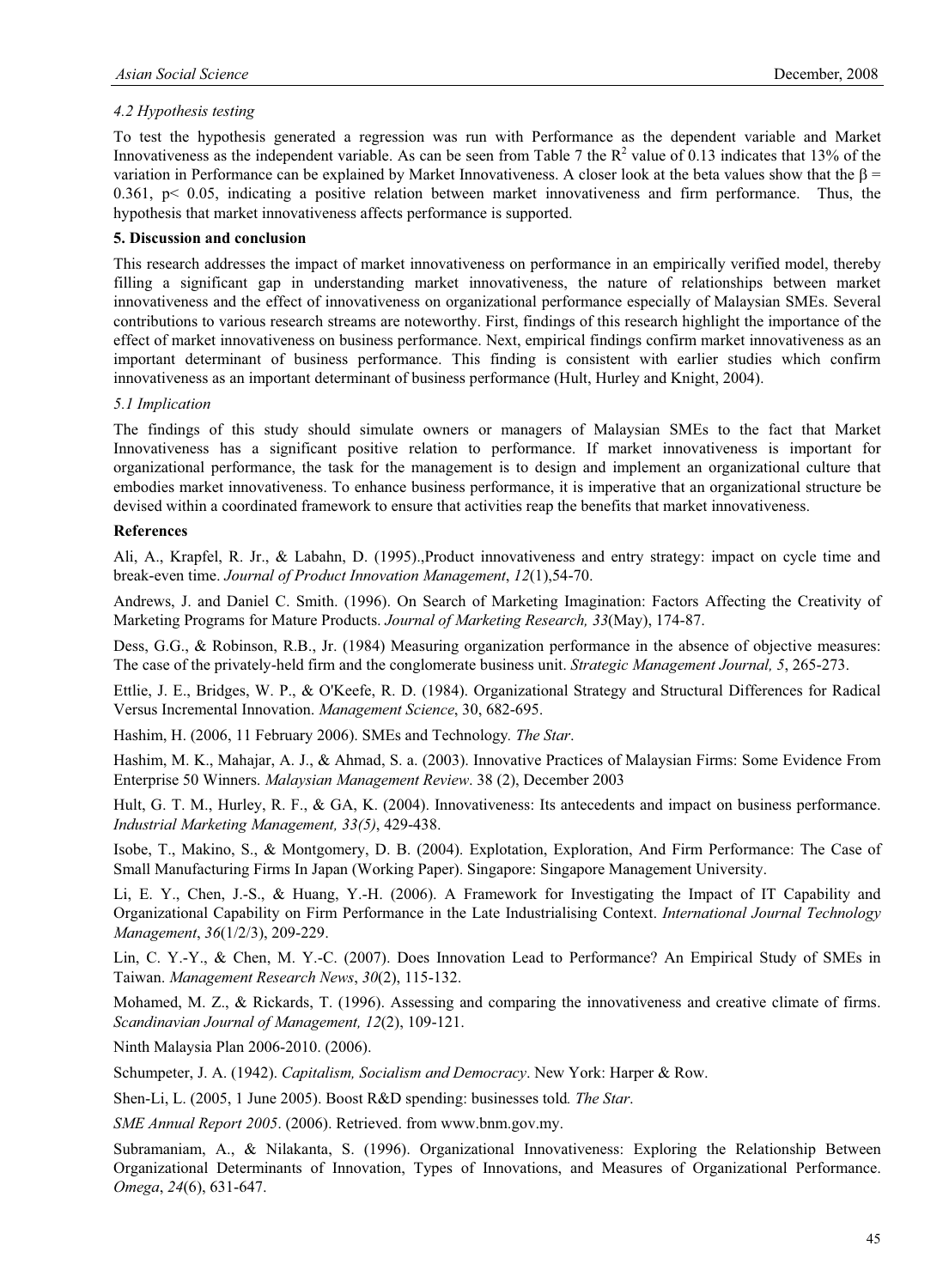Third Industrial Master Plan (IMP3) 2006 - *2020*. (2006). Retrieved 21 March 2007. [Online] Available: http://www.miti.gov.my.

Tidd, J. (2001). Innovation Management in Context: Environment, Organization and Performance. *International Journal of Management Reviews, 3*(3), 169-183.

Verhees, F. J. H. M., & Meulenberg, M. T. G. (2004). Market Orientation, Innovativeness Product Innovation, and Performance in Small Firms. *Journal of Small Business Management*, *42*(2), 134-154.

Wang, Catherine L. & Pervaiz K. Ahmed (2004). The development and validation of the organisational innovativeness construct using confirmatory factor analysis. *European Journal of Innovation Management*, *7*(4), 303-313

Appendix

|  |  | Table 1. Definition of SMEs by Sales Turnover as published in SME Performance Report 2005 |  |
|--|--|-------------------------------------------------------------------------------------------|--|
|  |  |                                                                                           |  |

| Size         | Manufacturing (including Agro-Based) and<br>Manufacturing-Related Services | Services Sector including ICT and<br>Primary Agriculture |
|--------------|----------------------------------------------------------------------------|----------------------------------------------------------|
| Micro        | Less than $RM$ 250,000                                                     | Less than RM $200,000$                                   |
| <b>Small</b> | Between RM 250,000 and less than RM 10<br>million                          | Between RM 200,000 and less than RM 1<br>million         |
| Medium       | Between RM 10 million and RM 25 million                                    | Between RM 1 million and RM 5 million                    |

Table 2. Definition of SMEs by Full-Time Employment as published in SME Performance Report 2005

| <b>Size</b>  | Manufacturing (including Agro-Based) and<br>Manufacturing-Related Services | Services Sector including ICT and<br>Primary Agriculture |
|--------------|----------------------------------------------------------------------------|----------------------------------------------------------|
| Micro        | Less than 5 employees                                                      | Less than 5 employees                                    |
| <b>Small</b> | Between 5 and 50 employees                                                 | Between 5 and 19 employees                               |
| Medium       | Between 51 and 150 employees                                               | Between 20 and 50 employees                              |

Table 3. Distributions of SMEs based on The Census of Establishments and Enterprises 2005 by The Department of **Statistics** 

| Sector                   | Establishments | <b>SMEs</b> | Percentage of SMEs | Percentage of<br>Structure |
|--------------------------|----------------|-------------|--------------------|----------------------------|
| Total<br>Manufacturing   | 39,219         | 37,866      | 96.6               | 7.3                        |
| Services                 | 119,980        | 118,662     | 98.9               | 23.0                       |
| Retail,                  |                |             |                    |                            |
| Wholesale and            | 312,245        | 311,234     | 99.7               | 60.2                       |
| Restaurants              |                |             |                    |                            |
| Finance                  | 19,291         | 19,108      | 99.1               | 3.7                        |
| <b>Total Services</b>    | 451,516        | 449,004     | 99.4               | 86.9                       |
| <b>Total Agriculture</b> | 32,397         | 29,985      | 92.6               | 5.8                        |
| Overall Total            | 523,132        | 516,855     | 98.8               | 100                        |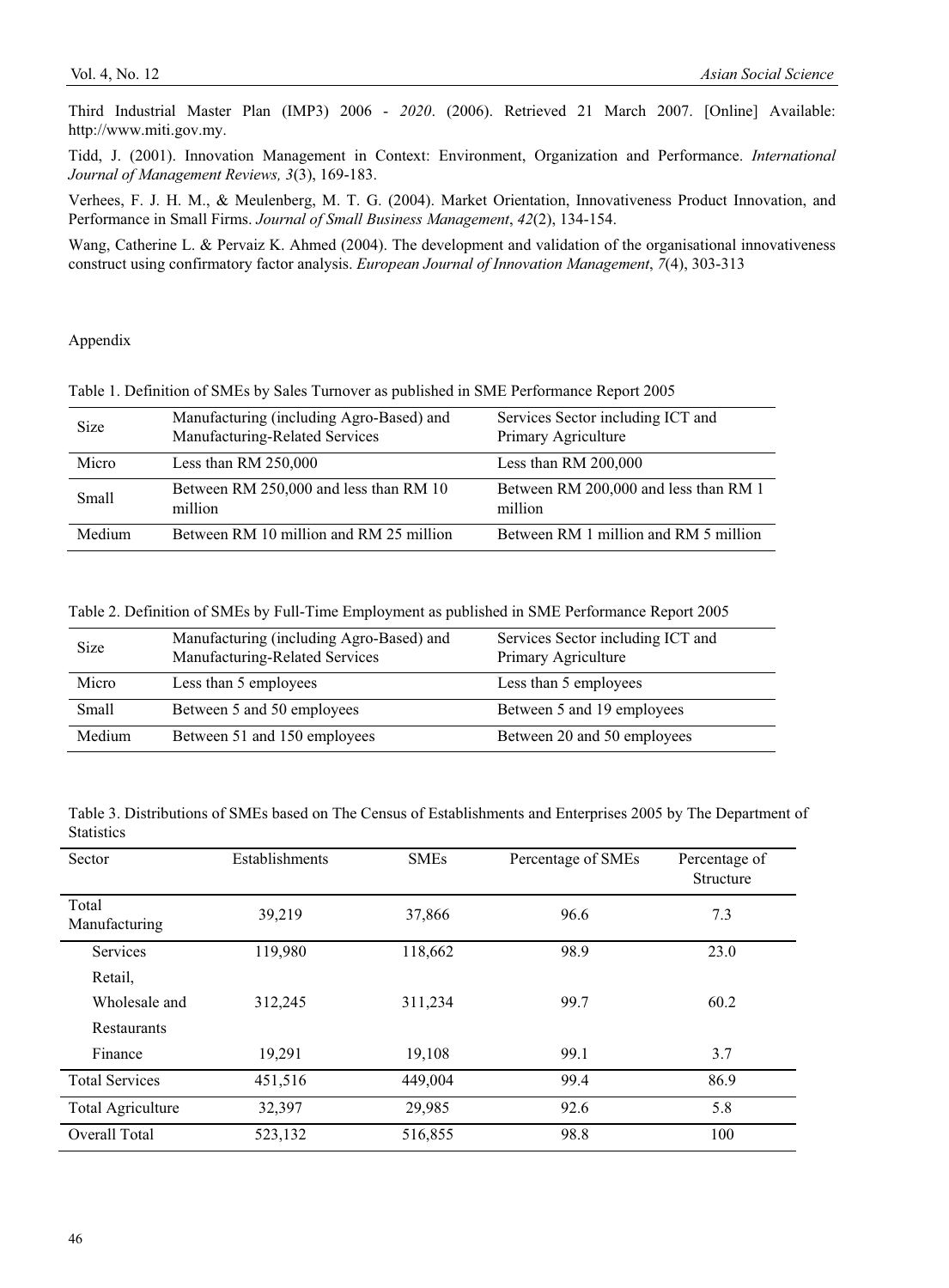# Table 4. Questionnaire Items

| Variable                                           | Questionnaire Item                                                                                     | Scale                     |
|----------------------------------------------------|--------------------------------------------------------------------------------------------------------|---------------------------|
| Performance                                        | 1. Number of complaints. *                                                                             | 5-point Likert scale      |
|                                                    | 2. Return on investment.                                                                               | $1 =$ greatly decreased   |
|                                                    | 3. Financial performance.                                                                              |                           |
|                                                    | 4. Sales growth.                                                                                       | $3 = no change$           |
|                                                    | 5. Productivity.                                                                                       | $4 = increased$           |
|                                                    | 6. Customer satisfaction.                                                                              | $5 =$ greatly increased   |
|                                                    | 7. Employee satisfaction.                                                                              |                           |
| <i>Market</i>                                      | 1. In comparison with our competitors, our products' most                                              | 7-point Likert scale      |
| Innovativeness<br>(Cronbach's $\alpha$ =<br>0.6848 | recent marketing programme is revolutionary in the market                                              | $1 =$ strongly disagree   |
|                                                    | 2. Our recent new products and services are only minor                                                 | $2 =$ moderately disagree |
|                                                    | changes from our previous products and services                                                        | $3 =$ disagree            |
| (Wang and Ahmed,<br>2004)                          | 3. In new product and service introductions, our company is<br>often at the cutting edge of technology | $4 =$ neutral             |
|                                                    | 4. New products and services in our company often take us up                                           | $5 = \text{agree}$        |
|                                                    | against new competitors                                                                                | $6 =$ moderately agree    |
|                                                    |                                                                                                        | $7 =$ strongly agree      |

\* Reverse coded for analysis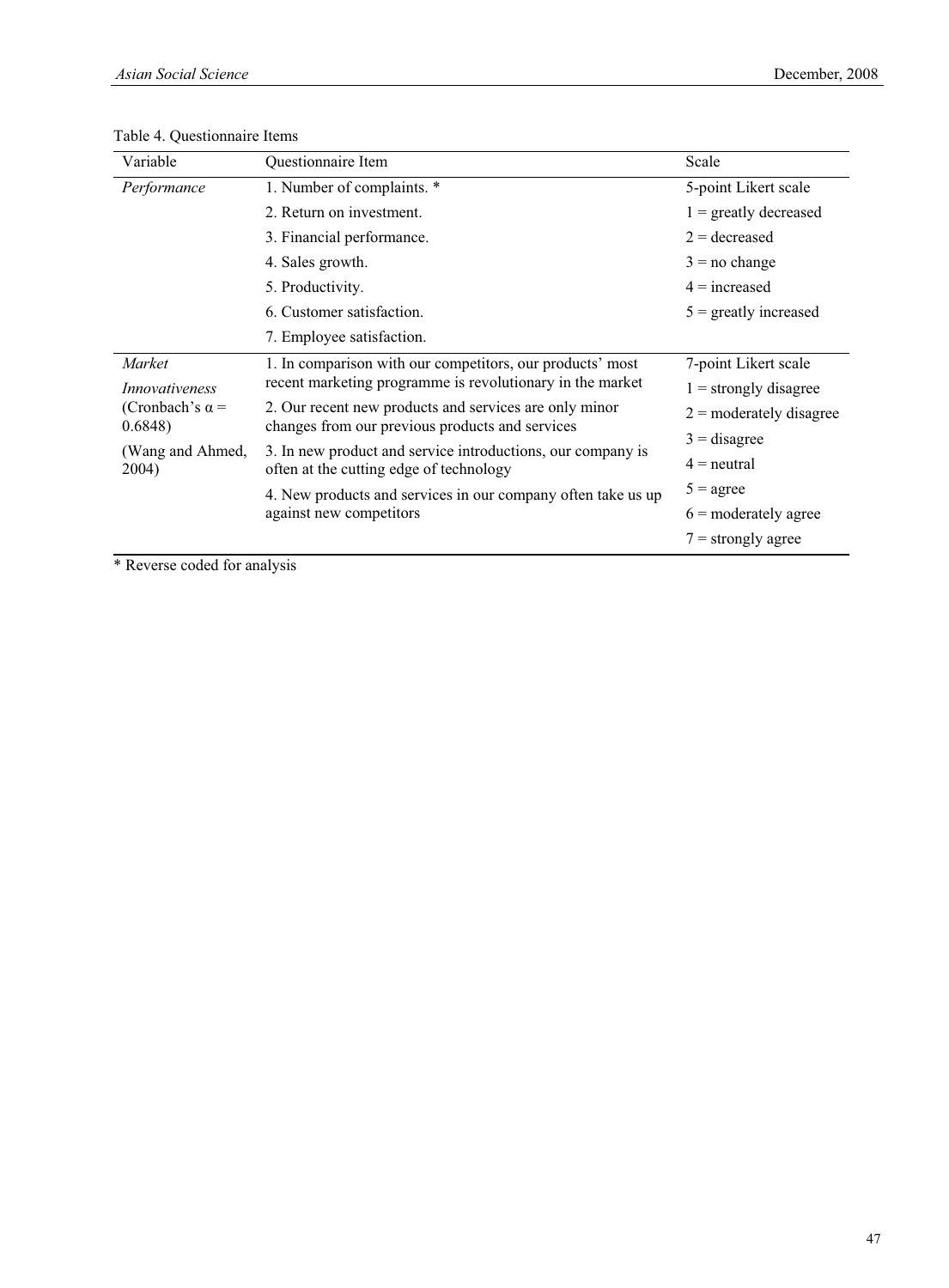|                                                                | Frequency      | $(\%)$ |
|----------------------------------------------------------------|----------------|--------|
| <b>Number of Employees</b>                                     |                |        |
| 1 to 10                                                        | 11             | 28.2   |
| 11 to 50                                                       | 12             | 30.8   |
| 51 to 100                                                      | 6              | 15.4   |
| 100 to 200                                                     | 4              | 10.3   |
| > 200                                                          | 6              | 15.4   |
| <b>Years in Business</b>                                       |                |        |
| 1 to 10                                                        | 18             | 46.2   |
| 11 to 20                                                       | 12             | 30.8   |
| 21 to 30                                                       | 7              | 17.9   |
| 31 to 40                                                       | $\mathbf{1}$   | 2.6    |
| 41 to 50                                                       | 1              | 2.6    |
| <b>Education Level</b>                                         |                |        |
| Phd/Doctorate                                                  | $\mathbf{1}$   | 2.6    |
| Master's/MBA                                                   | 7              | 17.9   |
| <b>Bachelors Degree</b>                                        | 16             | 41.0   |
| Diplomas                                                       | 8              | 20.5   |
| <b>Technical Certifcate</b>                                    | 3              | 7.7    |
| SPM/High School                                                | 3              | 7.7    |
| Others                                                         | $\mathbf{1}$   | 2.6    |
| <b>Position</b>                                                |                |        |
| Director/Senior Manager                                        | 20             | 51.3   |
| Manager/Assistant Manager                                      | 3              | 7.7    |
| Section head/Senior Engineer/ Senior Executive                 | 4              | 10.3   |
| Others                                                         | 12             | 30.8   |
| <b>Industry</b>                                                |                |        |
| Electronics/electrical                                         | 3              | 7.7    |
| Machinery and equipment                                        | 3              | 7.7    |
| Textiles & wearing apparel                                     | $\mathbf{1}$   | 2.6    |
| Food products and beverage                                     | 3              | 7.7    |
| Chemical and chemical products                                 | 1              | 2.6    |
| Computer products                                              | 1              | 2.6    |
| Furniture                                                      | 1              | 2.6    |
| Rubber and plastic products                                    | $\mathbf{1}$   | 2.6    |
| Publishing and printing                                        | 1              | 2.6    |
| Fabricated metal products (except machinery and<br>equipment)  | $\overline{c}$ | 5.1    |
| Radio, television and communication equipment and<br>apparatus | 1              | 2.6    |
| Others                                                         | 21             | 53.8   |
| <b>Business Category</b>                                       |                |        |
| Fully Malaysian-owned company                                  | 30             | 76.9   |
| Local and foreign joint venture company                        | 1              | 2.6    |
| Fully owned by foreign company                                 | 8              | 20.5   |